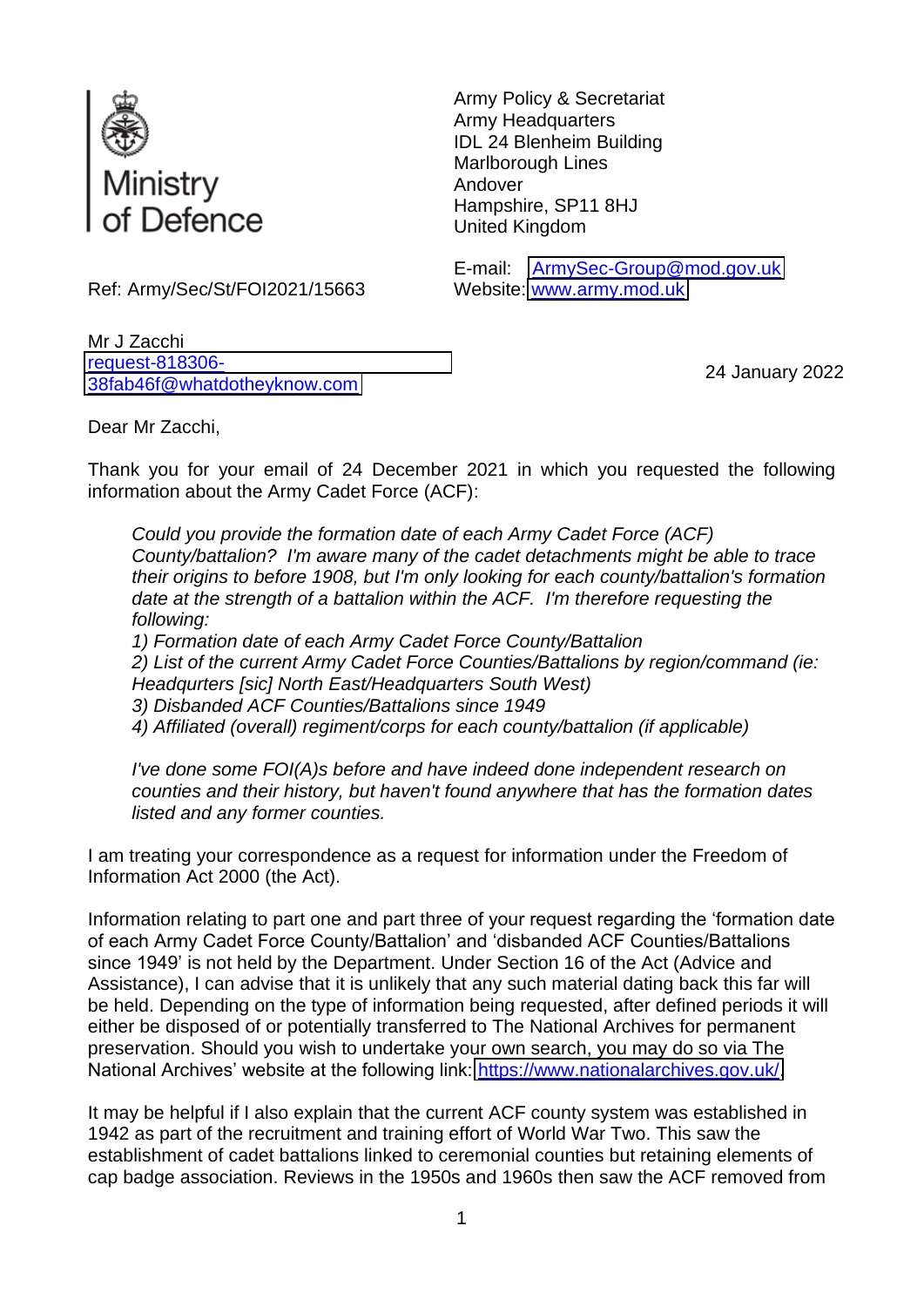the Army structure and the term 'ACF county' was adopted to reflect this. Furthermore, whilst there have been some structural changes involving ACFs since 1949, it is understood that none have been 'disbanded' however, some may have been re-organised and subsumed by the relevant Regional Brigade. More information on the ACF's history can be found on the Army Cadets' website: [https://armycadets.com/who-we-are/our](https://armycadets.com/who-we-are/our-history/)[history/.](https://armycadets.com/who-we-are/our-history/)

Information relating to part two of your request regarding a 'list of the current Army Cadet Force Counties/Battalions' is held by the department and a table can be found at Annex A of this letter.

Information relating to part four of your request regarding 'affiliated (overall) regiment/corps for each county/battalion' is not held by the department. I can advise under Section 16 of the Act that the majority of ACF counties are not affiliated to an Army Corps or Regiment, unless clearly stated within their title, for example 'Surrey (PWRR Bn) ACF'. Ordinarily, each ACF County comprises a number of detachments, and it is these detachments that are affiliated to Army Corps or Regiments, and through this they wear the cap badge of that unit. You are able to search for ACF detachments on the Army Cadets' website: [https://armycadets.com/.](https://armycadets.com/)

If you have any queries regarding the content of this letter, please contact this office in the first instance. Following this, if you wish to complain about the handling of your request, or the content of this response, you can request an independent internal review by contacting the Information Rights Compliance team, Ground Floor, MOD Main Building, Whitehall, SW1A 2HB (e-mail [CIO-FOI-IR@mod.uk\)](mailto:xxxxxxxxxx@xxx.xx). Please note that any request for an internal review should be made within 40 working days of the date of this response.

If you remain dissatisfied following an internal review, you may raise your complaint directly to the Information Commissioner under the provisions of Section 50 of the Act. Please note that the Information Commissioner will not normally investigate your case until the MOD internal review process has been completed. The Information Commissioner can be contacted at: Information Commissioner's Office, Wycliffe House, Water Lane, Wilmslow, Cheshire, SK9 5AF. Further details of the role and powers of the Information Commissioner can be found on the Commissioner's website at [https://ico.org.uk/.](https://ico.org.uk/)

Yours sincerely,

Army Policy & Secretariat

Enclosures:

Annex A – Table showing the British Army's Cadet Force Counties, as at January 2022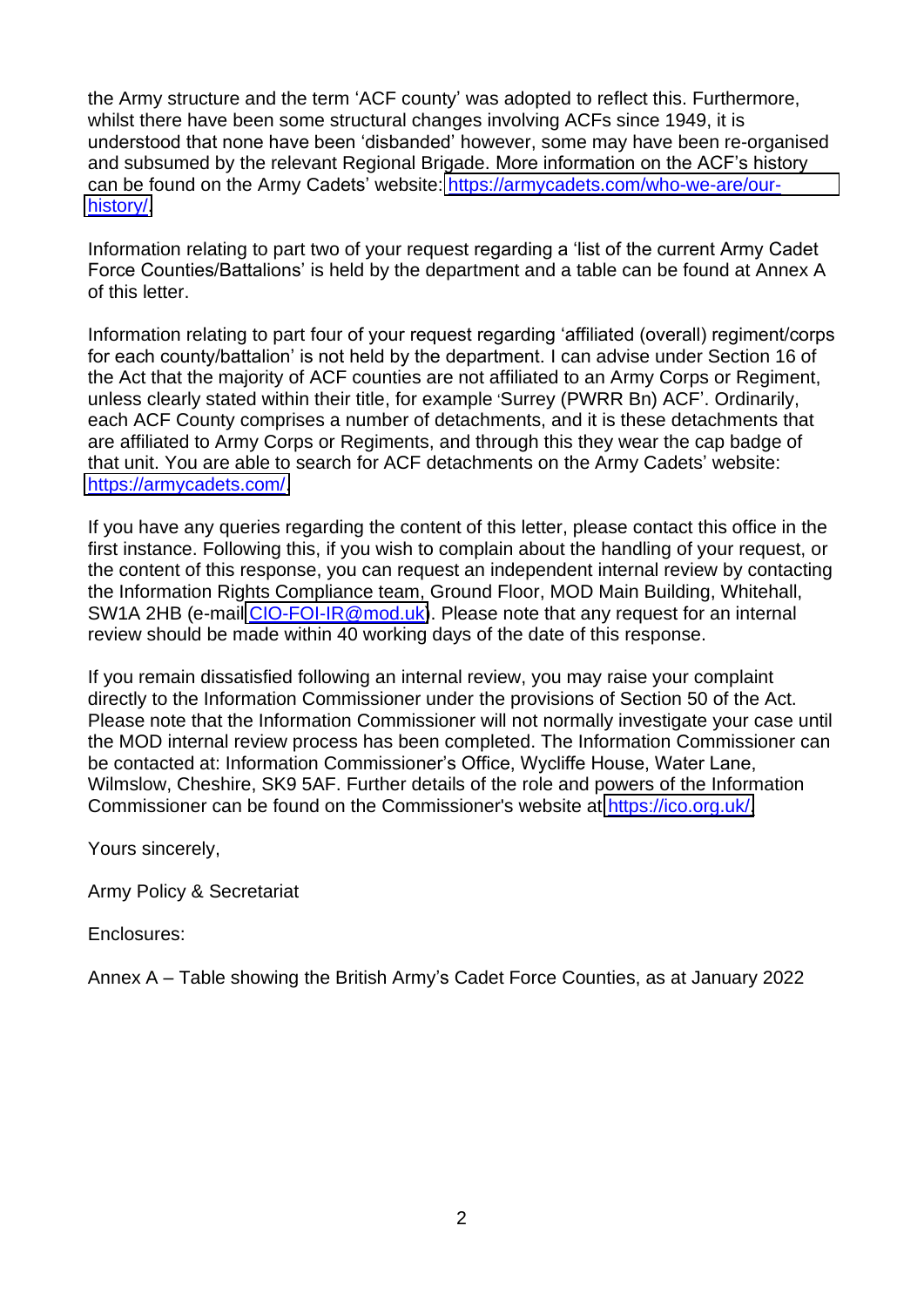## **Table showing the Army Cadet Force Counties, by Brigade / Regional Point of Command (RPOC), as at January 2022**

| <b>Brigade / RPOC</b>                  | <b>ACF County</b>                               |
|----------------------------------------|-------------------------------------------------|
| 11th Security Force Assistance Brigade | Buckinghamshire (The Rifles) ACF                |
| 11th Security Force Assistance Brigade | Hampshire and Isle of Wight ACF                 |
| 11th Security Force Assistance Brigade | Kent ACF                                        |
| 11th Security Force Assistance Brigade | Oxfordshire (The Rifles) Bn ACF                 |
| 11th Security Force Assistance Brigade | Royal County of Berkshire ACF                   |
| 11th Security Force Assistance Brigade | Surrey (PWRR Bn) ACF                            |
| 11th Security Force Assistance Brigade | <b>Sussex ACF</b>                               |
| 11 Sig Bde and HQ West Midlands        | <b>Hereford and Worcester ACF</b>               |
| 11 Sig Bde and HQ West Midlands        | <b>Shropshire ACF</b>                           |
| 11 Sig Bde and HQ West Midlands        | Staffordshire and West Midland North Sector ACF |
| 11 Sig Bde and HQ West Midlands        | Warwickshire and West Midland South Sector ACF  |
| 160th (Welsh) Brigade                  | Clwyd & Gwynedd ACF                             |
| 160th (Welsh) Brigade                  | Dyfed & Glamorgan ACF                           |
| 160th (Welsh) Brigade                  | <b>Gwent &amp; Powys ACF</b>                    |
| 38 (Irish) Bde                         | 1st (Northern Ireland) Battalion ACF            |
| 38 (Irish) Bde                         | 2nd (Northern Ireland) Battalion ACF            |
| 4th Inf Bde and HQ North East          | <b>Cleveland ACF</b>                            |
| 4th Inf Bde and HQ North East          | Durham ACF                                      |
| 4th Inf Bde and HQ North East          | Humberside and South Yorkshire ACF              |
| 4th Inf Bde and HQ North East          | Northumbria ACF                                 |
| 4th Inf Bde and HQ North East          | Yorkshire (N & W) ACF                           |
| 51 Inf Bde and HQ Scotland             | 1st BN The Highlanders ACF                      |
| 51 Inf Bde and HQ Scotland             | 2nd BN The Highlanders ACF                      |
| 51 Inf Bde and HQ Scotland             | Angus & Dundee BN ACF                           |
| 51 Inf Bde and HQ Scotland             | Argyll & Sutherland Highlanders BN ACF          |
| 51 Inf Bde and HQ Scotland             | <b>Black Watch BN ACF</b>                       |
| 51 Inf Bde and HQ Scotland             | Glasgow & Lanarkshire BN ACF                    |
| 51 Inf Bde and HQ Scotland             | Lothian & Borders BN ACF                        |
| 51 Inf Bde and HQ Scotland             | The West Lowland BN ACF                         |
| 7th Inf Bde and HQ East                | Bedfordshire and Hertfordshire ACF              |
| 7th Inf Bde and HQ East                | Cambridgeshire ACF                              |
| 7th Inf Bde and HQ East                | Derbyshire ACF (Mercian Regiment)               |
| 7th Inf Bde and HQ East                | <b>Essex ACF</b>                                |
| 7th Inf Bde and HQ East                | Leicestershire Northamptonshire and Rutland ACF |
| 7th Inf Bde and HQ East                | <b>Lincolnshire ACF</b>                         |
| 7th Inf Bde and HQ East                | <b>Norfolk ACF</b>                              |
| 7th Inf Bde and HQ East                | Nottinghamshire ACF                             |
| 7th Inf Bde and HQ East                | <b>Suffolk BN ACF</b>                           |
| <b>HQ North West</b>                   | <b>Cheshire ACF</b>                             |
| <b>HQ North West</b>                   | <b>Cumbria ACF</b>                              |
| <b>HQ North West</b>                   | <b>Greater Manchester ACF</b>                   |
| <b>HQ North West</b>                   | Isle of Man ACF                                 |